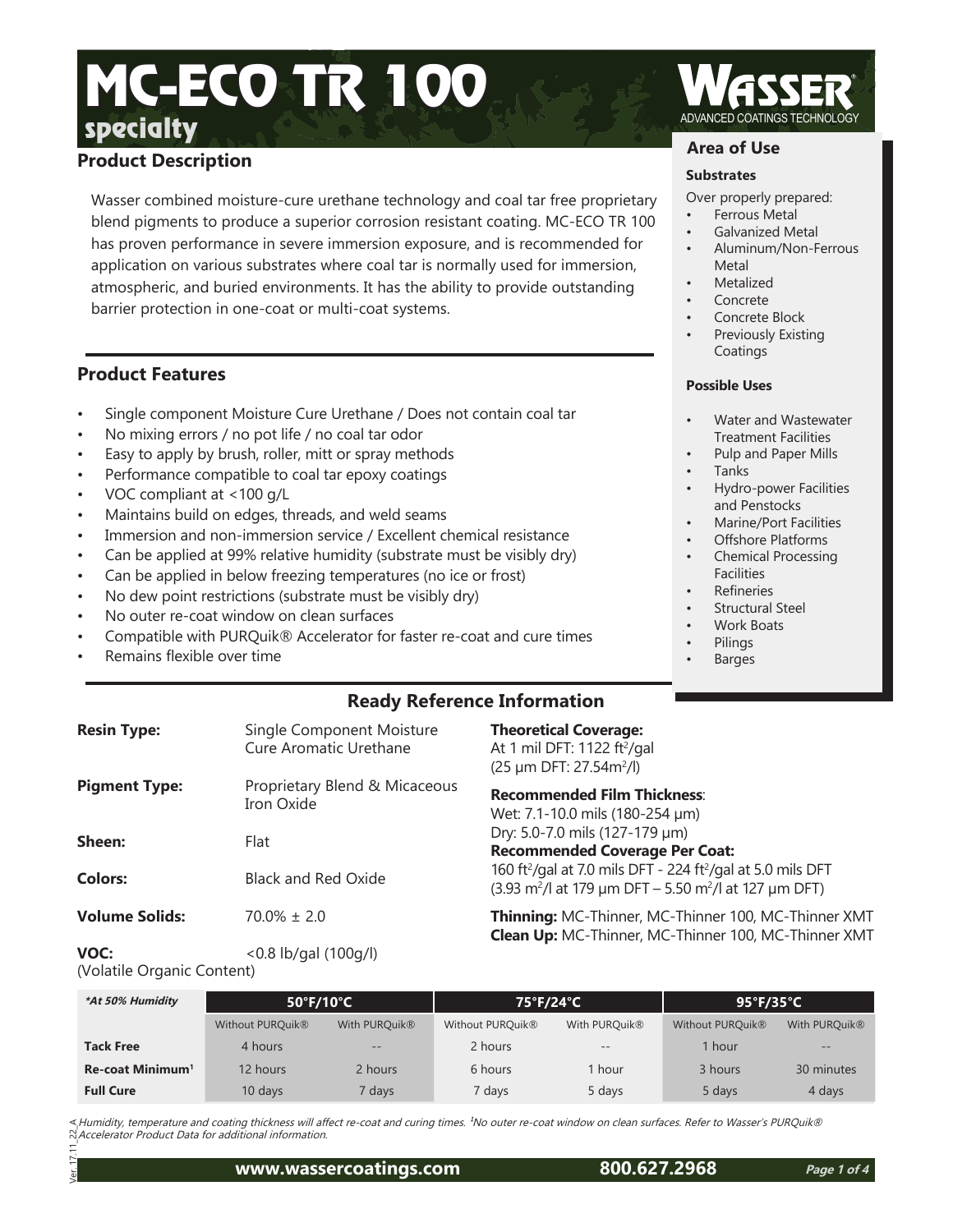# specialty MC-ECO TR 100

# **Recommended Systems**

#### **Ferrous Metals (Atmospheric/Severe Exposure):**

1st Coat: MC-Zinc 100 3.0-5.0 mils DFT or MC-Miozinc 100 2nd Coat: MC-ECO TR 100 5.0-7.0 mils DFT<br>3rd Coat: MC-ECO TR 100 5.0-7.0 mils DFT 3rd Coat: MC-ECO TR 100 Total System DFT: 13.0-19.0 mils DFT 1st Coat: MC-Prepbond 100 1.5-2.0 mils DFT<br>2nd Coat: MC-ECO TR 100 5.0-7.0 mils DFT 2nd Coat: MC-ECO TR 100 5.0-7.0 mils DFT<br>3rd Coat: MC-ECO TR 100 5.0-7.0 mils DFT 3rd Coat: MC-ECO TR 100<br>Total System DFT:

11.5-16.0 mils DFT

#### **Ferrous Metals (Salt or Fresh Water Immersion):**

1st Coat: MC-Zinc 100 3.0-5.0 mils DFT<br>or MC-Miozinc 100 3.0-5.0 mils DFT or MC-Miozinc 100 3.0-5.0 mils DFT<br>2nd Coat: MC-ECO TR 100 3.0-7.0 mils DFT 2nd Coat: MC-ECO TR 100 3rd Coat: MC-ECO TR 100 5.0-7.0 mils DFT<br>Total System DFT: 13.0-19.0 mils DFT Total System DFT:

### **Aluminum/Non-Ferrous Metals/ Galvanized Metal:**

| Concrete <sup>1</sup>                          |                  |  |
|------------------------------------------------|------------------|--|
| Total System DFT: Dependant on the primer used |                  |  |
| 2nd Coat: MC-ECO TR 100                        | 5.0-7.0 mils DFT |  |
| or MC-Prepbond 100                             | 1.5-2.0 mils DFT |  |
| or MC-Universal 100                            | 3.0-5.0 mils DFT |  |
| 1st Coat: MC-Ferrox B 100                      | 3.0-5.0 mils DFT |  |
|                                                |                  |  |

#### **(Interior):**

| <b>Severe Duty</b>        |                    |
|---------------------------|--------------------|
| 1st Coat: MC-Universal100 | 3.0-5.0 mils DFT   |
| 2nd Coat: MC-ECO TR 100   | 5.0-7.0 mils DFT   |
| 3rd Coat: MC-ECO TR 100   | 5.0-7.0 mils DFT   |
| Total System DFT:         | 14.0-19.5 mils DFT |
| 2 Coat Option             |                    |
| 1st Coat: MC-ECO TR 100   | 5.0-7.0 mils DFT   |
| 2nd Coat: MC-ECO TR 100   | 5.0-7.0 mils DFT   |
| Total System DFT:         | 10.0-14.0 mils DFT |

<sup>1</sup>Prime coat for concrete may be reduced up to 25% to facilitate coating penetration. Subsequent coating applications may be reduced as necessary up to 10%. Thin in accordance with local and federal regulations.

#### **Do not use Purquik Accelerator when priming concrete**

\*Other Systems are available. Contact your Wasser Representative to answer any questions.

# **Compatible Coatings**

# **Primers:**

MC-Zinc 100 MC-Miozinc 100 MC-Ferroclad 100 MC-Prepbond 100 MC-Universal100 MC-CR 100 (concrete)

# **Topcoats:**

MC-Tar 100 MC-Ballastcoat MC-Antigraffiti 100

# **Surface Preparation**

### **Ferrous Metal**

Use SSPC-SP1 solvent cleaning to remove contaminants prior to employing surface preparation methods. Prepare surfaces for immersion service projects to SSPC-SP10/ NACE No. 2 near White Blast Cleaning. Prepare surfaces for non-immersion or atmospheric service projects to SSPC-SP6/NACE No. 3 Commercial Blast Clean finish. For minimum surface preparation use conscientious power tool cleaning methods in accordance with SSPC-SP3 to remove corrosion and loose or failing paint (feather edges of sound, existing paint back to a firm edge). For immersion or severe service, apply over a Wasser recommended primer. Refer to Primer Product Data for surface preparation information. Not recommended direct to metal in immersion.

Blast cleaning methods should produce a surface profile of 1.0-2.0 mils (25-51 µm).

# **Aluminum/Galvanized/Non-Ferrous Metals**

Prepare surfaces using SSPC-SP1 Solvent Cleaning and SSPC-SP12/NACE No. 5 Low Pressure Water Cleaning methods to remove surface contamination. Supplement weathered galvanized surface preparation with SSPC-SP2 and SP3 Hand and Power Tool cleaning to remove excessive corrosion and impart surface profile on bare metal. Supplement new galvanized surface cleaning with SSPC-SP16 to impart surface profile and support mechanical adhesion.

#### **Concrete/Concrete Block**

The surface must be dry, free of surface contaminants, and in sound condition. Grease, and oil should be removed by ASTM D4258-83 (Re-approved 1999) and release agents should be removed by ASTM D4259 - 88 (Re-approved 1999). Refer to SSPC-SP13/NACE No 6 mechanical or chemical surface preparation methods for preparing concrete to suitable cleanliness for intended service. Surface preparation methods should impart sufficient surface profile for mechanical adhesion to occur. Ensure surface is thoroughly rinsed and dry prior to coating application. Allow a minimum 7-14 days cure time for new concrete prior to preparation and application.

**Intermediates:**

MC-Ferrox B 100 MC-Miomastic 100 MC-CR 100 MC-Ballastcoat 100

**Coating Accelerator** PURQuik<sup>®</sup> Accelerator

**www.wassercoatings.com 800.627.2968**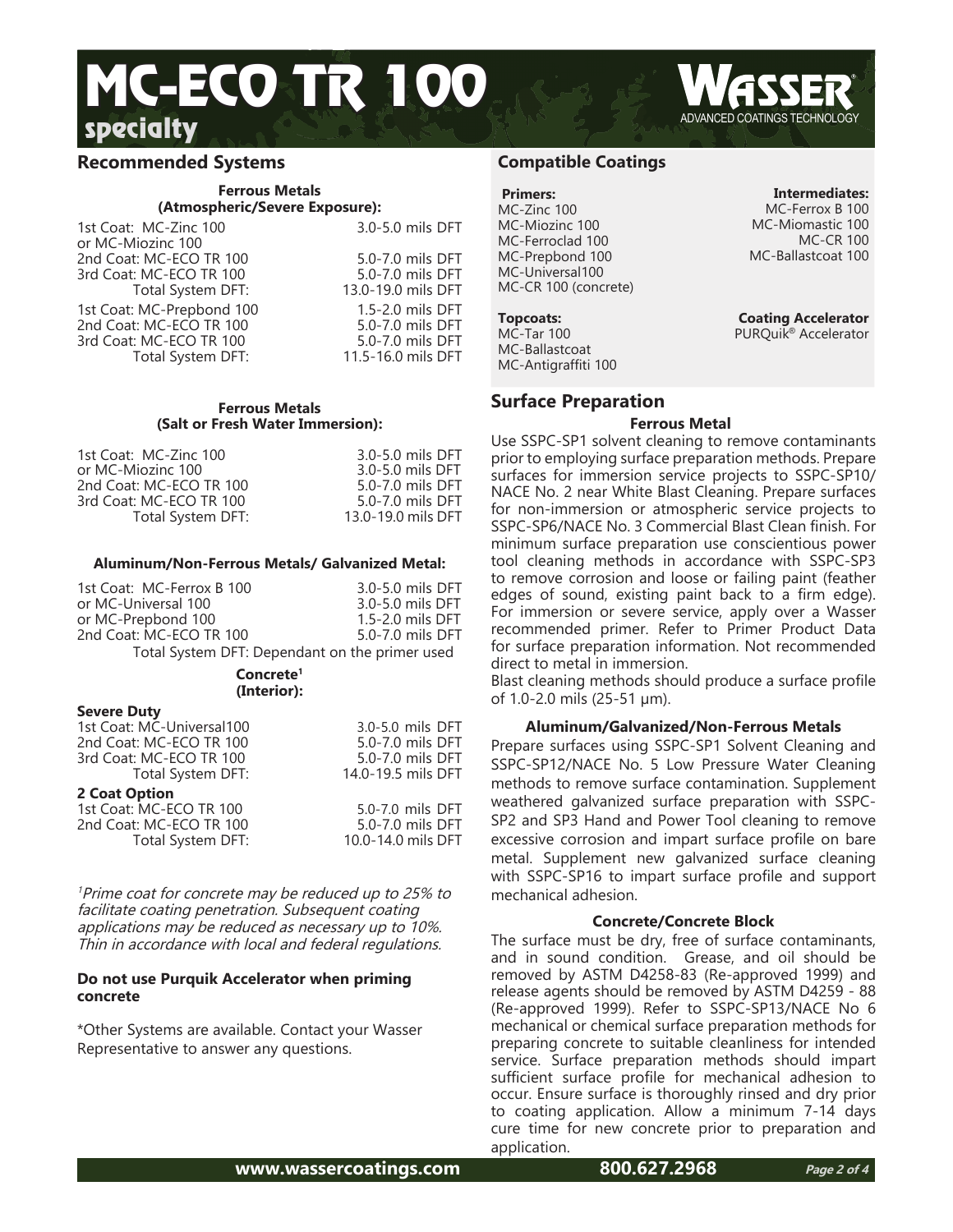



# **Surface Preparation (con't)**

# **Previously Existing Coatings**

Prepare surfaces using SSPC-SP12/NACE No. 5 Low Pressure Water Cleaning methods to remove surface contamination. Supplement SSPC-SP 12 LPWC with SSPC-SP1 Solvent Cleaning and SSPC-SP2 and SP3 Hand and Power Tool clean areas of corrosion and loose or flaking paint (feather edges of sound, existing paint back to a firm edge). Spot prime clean, bare metal with Wasser recommended primer for maximum system performance. Sand glossy surfaces to provide profile.

# **Good Practices**

MC-ECO TR 100 is designed for application to a variety of substrates and tightly adhering, previously existing coatings. Apply a test sample to a small area to determine coating adhesion and/or compatibility. Spot prime any areas cleaned to bare metal with a Wasser recommended primer for maximum system performance. When using MC-ECO TR 100 in immersion or severe environments, apply over a recommended Wasser primer. The surface to be coated must be dry, clean, dull, and free from dirt, grease, oil, rust, mill scale, salts or any other surface contaminants that interfere with adhesion.

Ensure welds, repair areas, joints, and surface defects exposed by surface preparation are properly cleaned and treated prior to coating application. Consult the referenced standards, SSPC-PA1 and your Wasser Representative for additional information or recommendations.

# **Application Information**

MC-ECO TR 100 can be applied by brush, roll, airless spray, mitt and conventional spray methods. Follow proper mixing instructions before applying.

### **Mixing:**

Material temperature must be 5°F above the dew point before opening and agitating. Power mix thoroughly prior to application. **Do not keep under constant agitation.** Apply a 3-6 oz solvent float over material to prevent moisture intrusion and cover pail.

#### **Brush/Roller:**

| Brush:                                                  | Natural Fiber                      |  |
|---------------------------------------------------------|------------------------------------|--|
| Roller:                                                 | Natural or synthetic fiber cover   |  |
| Nap:                                                    | $\frac{1}{4}$ " to $\frac{3}{8}$ " |  |
| Core:                                                   | Phenolic                           |  |
| Reduction: Typically not required. If necessary, reduce |                                    |  |
| with MC-Thinner 100.                                    |                                    |  |

# **Airless Spray:**

| Pump Ratio:                                             | $28 - 40:1$                        |  |
|---------------------------------------------------------|------------------------------------|--|
| Pressure:                                               | 2400-2800psi                       |  |
| Hose:                                                   | $\frac{1}{4}$ " to $\frac{3}{8}$ " |  |
| Tip Size:                                               | $.015 - .019$                      |  |
| Filter Size:                                            | 60 mesh (250 µm)                   |  |
| Reduction: Typically not required. If necessary, reduce |                                    |  |
| with MC-Thinner or MC-Thinner 100.                      |                                    |  |

### **Conventional Spray/HLVP:**

| Fluid Nozzle:                                           | E Fluid Tip                 |  |
|---------------------------------------------------------|-----------------------------|--|
| Air Cap:                                                | 704 or 765                  |  |
| Atomizing Air:                                          | $45 - 75$ lbs.              |  |
| Fluid Pressure:                                         | $15 - 20$ lbs.              |  |
| Hose:                                                   | $\frac{1}{2}$ " ID; 50' Max |  |
| Reduction: Typically not required. If necessary, reduce |                             |  |
| with MC-Thinner or MC-Thinner 100.                      |                             |  |

#### **Reducer:**

MC-Thinner, MC-Thinner 100, (if VOC regulations restrict thinning, use MC-Thinner XMT). Reduction is typically not required. If necessary, thin up to 15% with recommended thinner. Thin in accordance with local and federal regulatory standards.

#### **Clean up:**

MC-Thinner, MC-Thinner 100. If Wasser thinners are not available, use MEK, MIBK, Xylene, a 50:50 blend of Xylene and MEK or MIBK, or acetone for clean up only. Do not add unauthorized solvents to a Wasser coating.

# **Application Conditions**

**Temperature:** 20°-100°F (-8°-38°C) This temperature range should be achieved for ambient, surface and material temperature. Substrate must be visibly dry. MC-Thinner 100 is recommended for spray application in temperatures above 90°F.

**Relative Humidity:** 6% - 99%.

**Coating Accelerator:** PURQuik® Accelerator. See Wasser's PURQuik® Accelerator Product Data for information. **Storage:** Store off the ground in a dry, protected area in temperature between 40°-100°F (4°-38°C). MCU containers must be kept sealed when not in use. Use a solvent float to reseal partial containers.